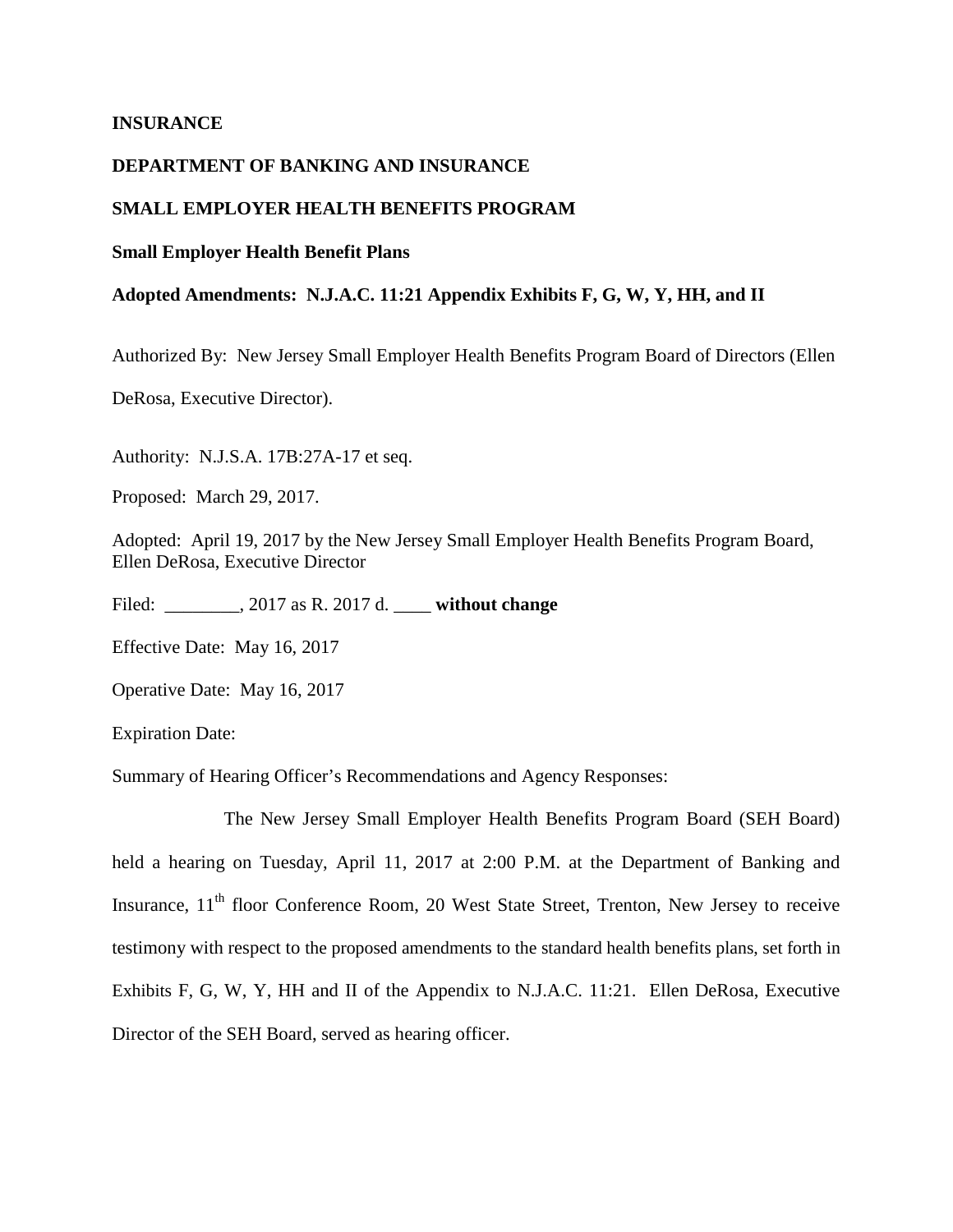No persons came to the hearing. The hearing officer made no recommendations regarding the proposed amendments. The hearing record may be reviewed by contacting Ellen DeRosa, Executive Director, New Jersey Small Employer Health Benefits Program Board, P.O. Box 325, Trenton, NJ 08625-0325.

Summary of Public Comments and Agency Responses:

The SEH Board accepted comments on the proposal through April 18, 2017 and received comments from the New Jersey Hospital Association.

COMMENT 1: The Commenter expressed support for the rule proposal and commended the SEH Board for its efforts.

RESPONSE: The SEH Board thanks the Commenter for the supportive comment.

COMMENT 2: The Commenter expressed concern with the requirement that a facility notify the carrier within 48 hours of the admission. The Commenter stated that while it is reasonable to provide notice within 48 hours with respect to scheduled admissions, such a requirement should not be applied to emergency admissions, which are different situations. With respect to emergency admissions the Commenter recommends that notice be given "within 48 hours or as soon thereafter as the exigencies of the situation allow."

RESPONSE: The SEH Board included the 48 hour notice requirement in the rule proposal to satisfy the requirements of P.L. 2017, c.28. As stated in section7 addressing small employer health benefits plans, "The facility shall notify the carrier of both the admission and the initial treatment plan within 48 hours of the admission or initiation of treatment." Similar or identical text is included in each of sections one through ten. Since the law does not distinguish between scheduled and emergency admissions, the SEH Board's proposal did not distinguish between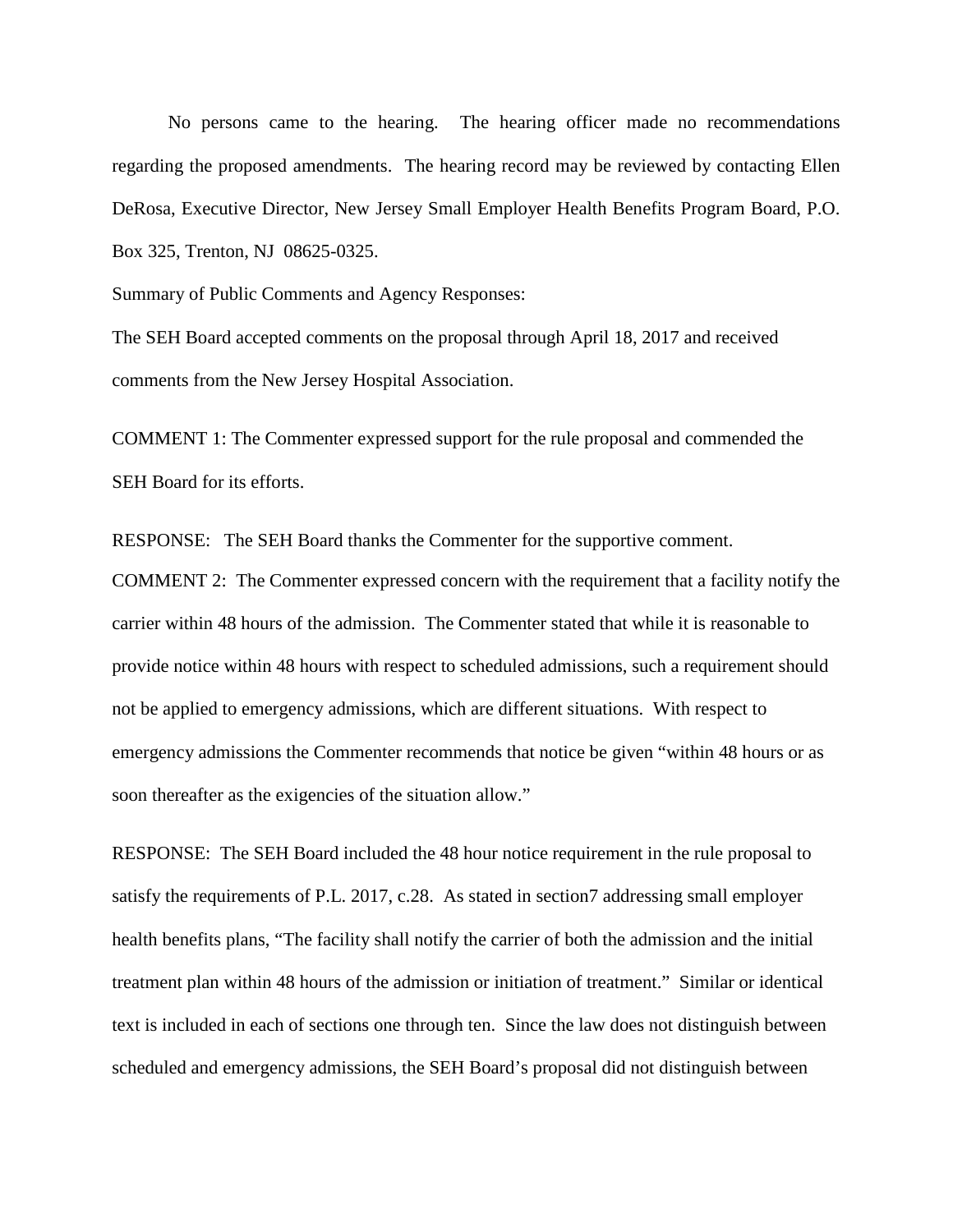these types of admissions. Carriers typically impose the emergency notice requirement on the covered person and require the covered person to notify the carrier of an emergency admission within 48 hours or as soon as reasonably possible. P.L. 2017, c. 28 gives responsibility for the notice of an admission to treat substance use disorder to the facility and states the notice must be provided within 48 hours. Unlike a covered person whose medical condition might make it impossible to provide notice within 48 hours, and thus notice may be provided as soon as reasonably possible, the law makes no similar accommodation with respect to the notice required of the facility. The SEH Board notes that it is important that carriers be notified of the admission and provided with the initial treatment plan as the law requires. No change is being made in response to this comment.

# **Federal Standards Statement**

State agencies that propose to adopt or amend State rules that exceed Federal standards regarding the same subject matter are required to include in the rulemaking document a Federal standards analysis. As discussed in the Summary, the adopted amendments are intended to comply with newly enacted State law. The SEH Board acknowledges that benefits for the treatment of substance use disorder are included in the Federal Mental Health Parity and Addiction Equity Act of 2008 (MHPAEA), part of Public Law 110-343. The Board further acknowledges that the adopted amendments exceed the Federal requirements set forth in MHPAEA in that the restrictions on the use of utilization management as set forth in P.L. 2017, c. 28 require carriers to provide benefits for the treatment of substance use disorder that exceed the requirement of Federal law. While Federal law would allow the use of utilization management to the same extent as for other illness, taking into consideration the standards for the use of qualitative benefit limits, P.L. 2017, c. 28 does not permit such consideration. To the extent that the SEH